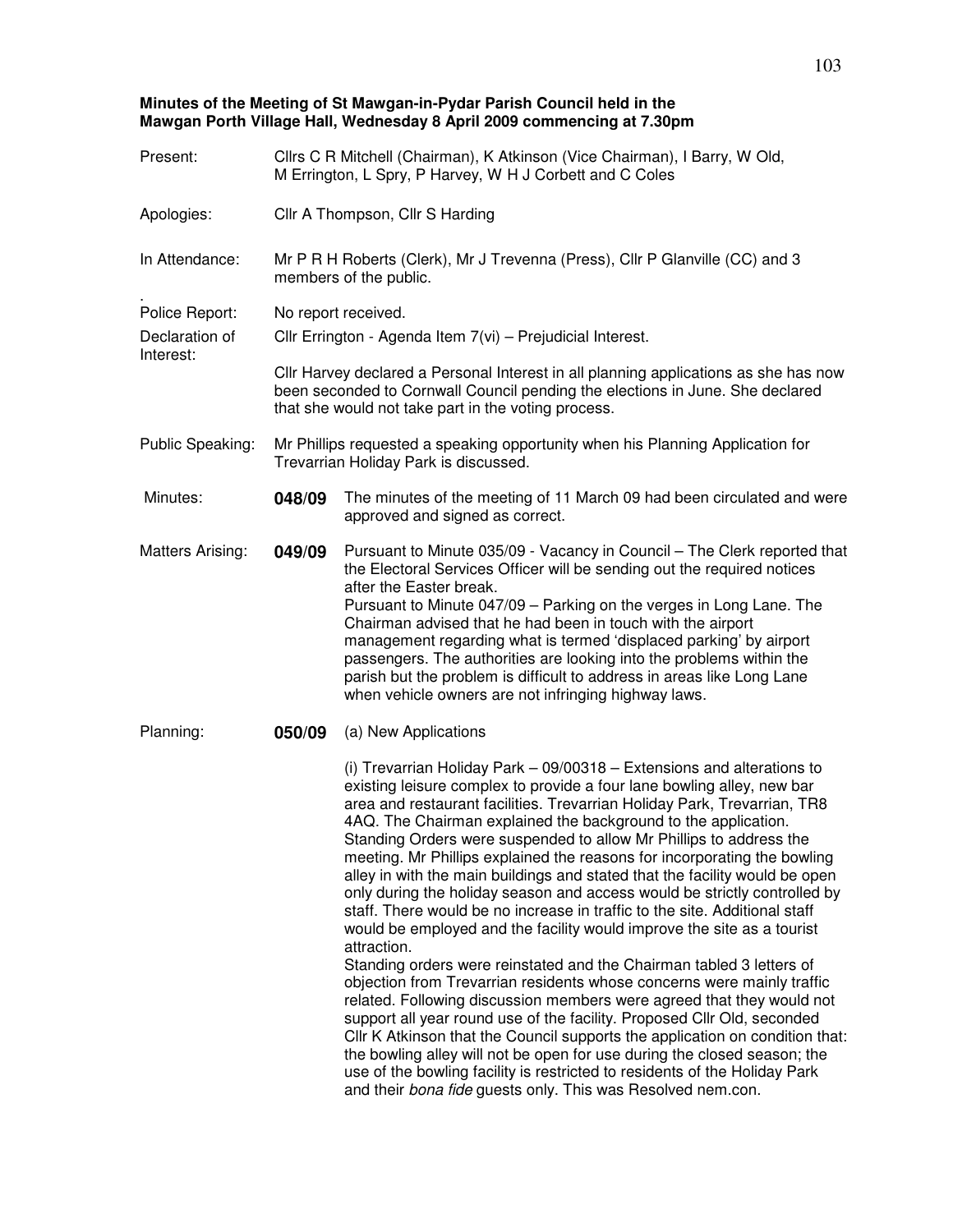(ii) Wilcox – 09/00284 – Reserved Matters – Erection of 3-bed split level bungalow and domestic garage. Plot 7, Adj. 17 Tredragon Close, Mawgan Porth, TR8 4DP. It was Resolved to raise no objection to this application.

(iii) Skinner – 09/00193 – Overhaul and upgrading of existing holiday chalets to include external timber cladding, insulation, additional sanitary accommodation, disabled accommodation, replacement timber windows etc. Construction of WC/shower extensions to units 14 and 16. The Park, Mawgan Porth, TR8 4BD. Some concern was expressed that work had apparently started before the application had received full approval and regarding the extensive use of timber cladding. Proposed Cllr Old, seconded Cllr Corbett, that the Council supports this application. This was Resolved nem.con.

(iv) Reynolds – 09/00261 – Temporary stationing of mobile home/caravan in connection with the management and supervision of fishing lake. Mawgan Porth Pool Lake, Retorrick Mill, TR8 4BH. The Chairman summarised the planning history for this site, noting that the previous application, which the Council had Resolved to object to in January, had been withdrawn following comments from the Environment Agency. It was further noted that the business plan did not relate to the financial viability of the business during the last 3 years of its operation. In respect of future income, certain assumptions had been made in relation to camping and caravans on site for which no permission exists, except for permitted rights. It was noted that the applicants place great emphasis on the viability of the business by comparing it to much larger sites which already have licensed camping facilities. In this sense they are not comparing like with like; a point the Land Agent recognises. Additionally a large part of the income is predicted from the shop which has yet to be built. Proposed Cllr Old, seconded Cllr Errington that the Council objects to the application on the grounds that a proper business plan has yet to be made for this proposal. This was Resolved nem.con.

Cllr Glanville (CC) left the meeting at this juncture.

(v) Donnelly – 09/00374 – Tree Preservation Order – Felling of 3 Sycamores and replanting with 3 Ash trees, Ramwood, Lanvean, St Mawgan, TR8 4EY. Cllr Old (Parish Tree Warden) having visited the site agreed that the trees should be removed and replaced as indicated in the application. Proposed Cllr Old, seconded Cllr Barry that the Council supports the application. This was Resolved nem.con.

(vi) Brown – 09/00352 – Application for condition 2 of 01/01430 to be removed from lodge No.5 to allow its unrestricted occupation throughout any 12 month period for the benefit of any owner/manager. Blue Bay Lodges, Tredragon Road, Mawgan Porth. Proposed Cllr Old, seconded Cllr Atkinson that the Council supports this application. This was Resolved nem.con.

Cllr Errington having declared a Prejudicial Interest left the chamber for this item.

(b) Advice from Restormel

(i) Ten new houses on site of existing building. Matthew House, Carloggas, St Mawgan (Min 004/09 refers) Granted.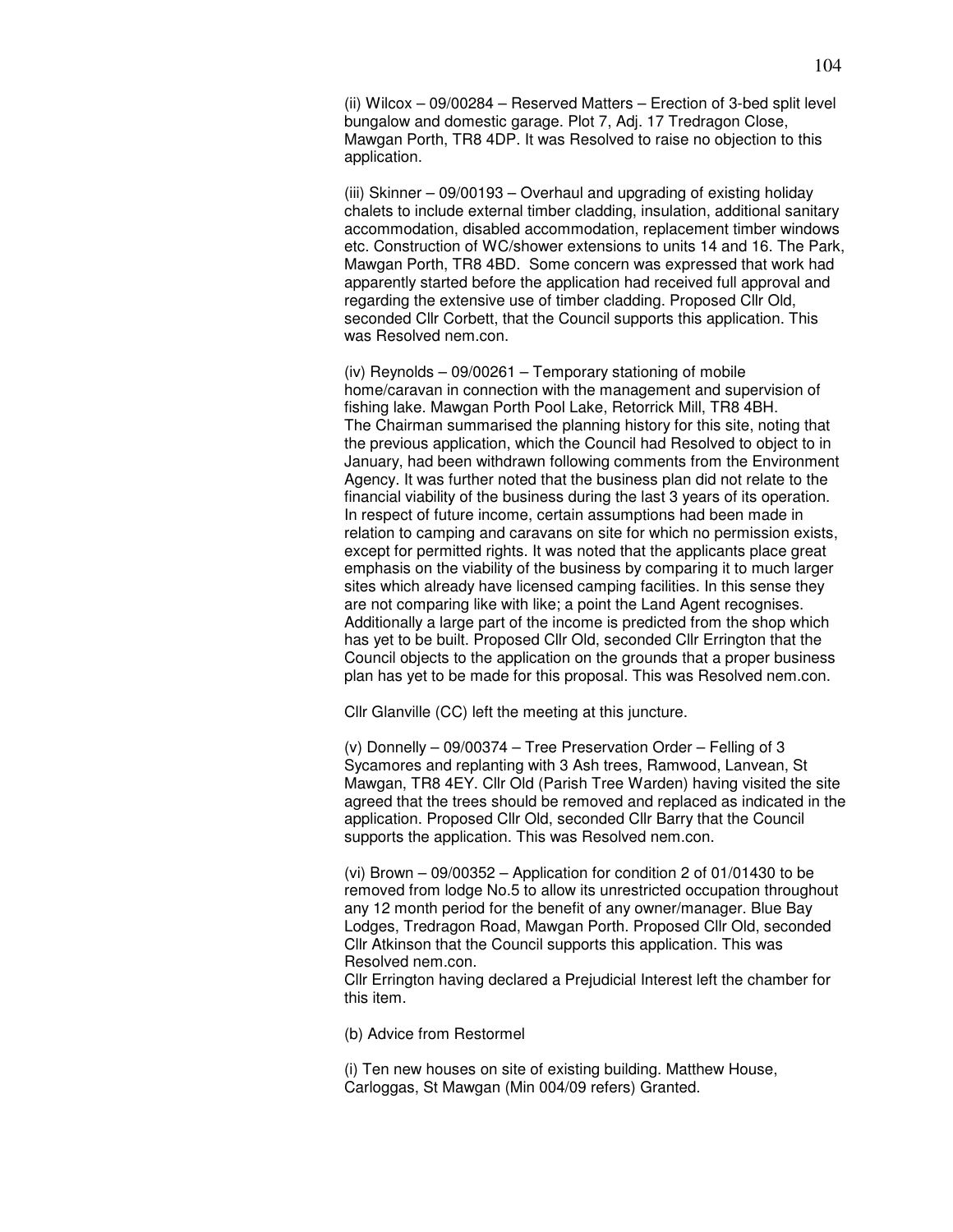(ii) Enforcement

(a) Possible breach of planning control – Land near Retorrick Mill (adjacent entrance FP20) TR8 4BG – Occupation of Caravan and building works on site.

(b) Possible breach of planning control – Bro Tref, St Mawgan, TR8 4EN – Extensive building work.

(c) Other Issues

(i) Removal of trees – Carnanton Woods – The Clerk tabled the letter he had sent to the Assistant Director, Spatial Planning at Cornwall Council following the March meeting. A response is still awaited.

(ii) Riviera Inn Mawgan Porth – Pre-Planning Application consultation. The Chairman tabled a set of plans received from the owners of the Riviera Inn. The owner has been in consultation with the Local Planning Authority (LPA) for some months, regarding the viable development of this run down building.

Standing orders were suspended to allow members to consult the latest set of plans. On resumption of Standing Orders it was noted that on previous consultation, the PC had been more in favour of residential development with possible affordable housing in keeping with comments made in the Parish Plan but this solution was not supported by the LPA. The PC recognised that development of this derelict site was important for the Mawgan Porth area and that the latest plans for holiday accommodation were an improvement on those previously submitted. It was Resolved to support in principle the proposal to convert the building to apartments subject to final consultation when the plans have been submitted to the LPA.

(iii) Trevarrian Holiday Park – Out of season storage facilities for caravans. The Clerk tabled an email from the Planning Enforcement Section stating that it had come to their attention that a report had previously been put to the Development Control Committee in February 2008 regarding the storage of 40 caravans in two compounds at the above location. This Committee had decided to take no further action. The Enforcement Officer further states that the owner has now been informed that the decision to take no further action does not have the effect of granting Planning Permission and that in order to regularise the matter it may be in the owner's interest to submit a Planning Application. It was agreed that the Clerk would seek further clarification of the issues involved.

(iv) Cornwall Council – Consultation on Planning Applications –The Clerk advised that he had received a request from CC that we switch to electronic consultation on planning applications but that he had requested continued receipt of paper copies in the short term to allow members to formulate a workable system for our Council.

(v) Adoption of the Parish Plan – The Chairman noted that the PC had not received a letter from the Local Planning Authority confirming the adoption of the Plan and explaining the process of its implementation. The Clerk agreed to write to Malcolm Pinch.

**051/09** (a) Annual Internal Audit – The Clerk advised that the Internal Audit will take place on 14 April 09. (b) Asset Review – It was agreed to defer this item to the May meeting as the Clerk had not yet received updated valuation figures from our **Insurers** 

Annual Accounts: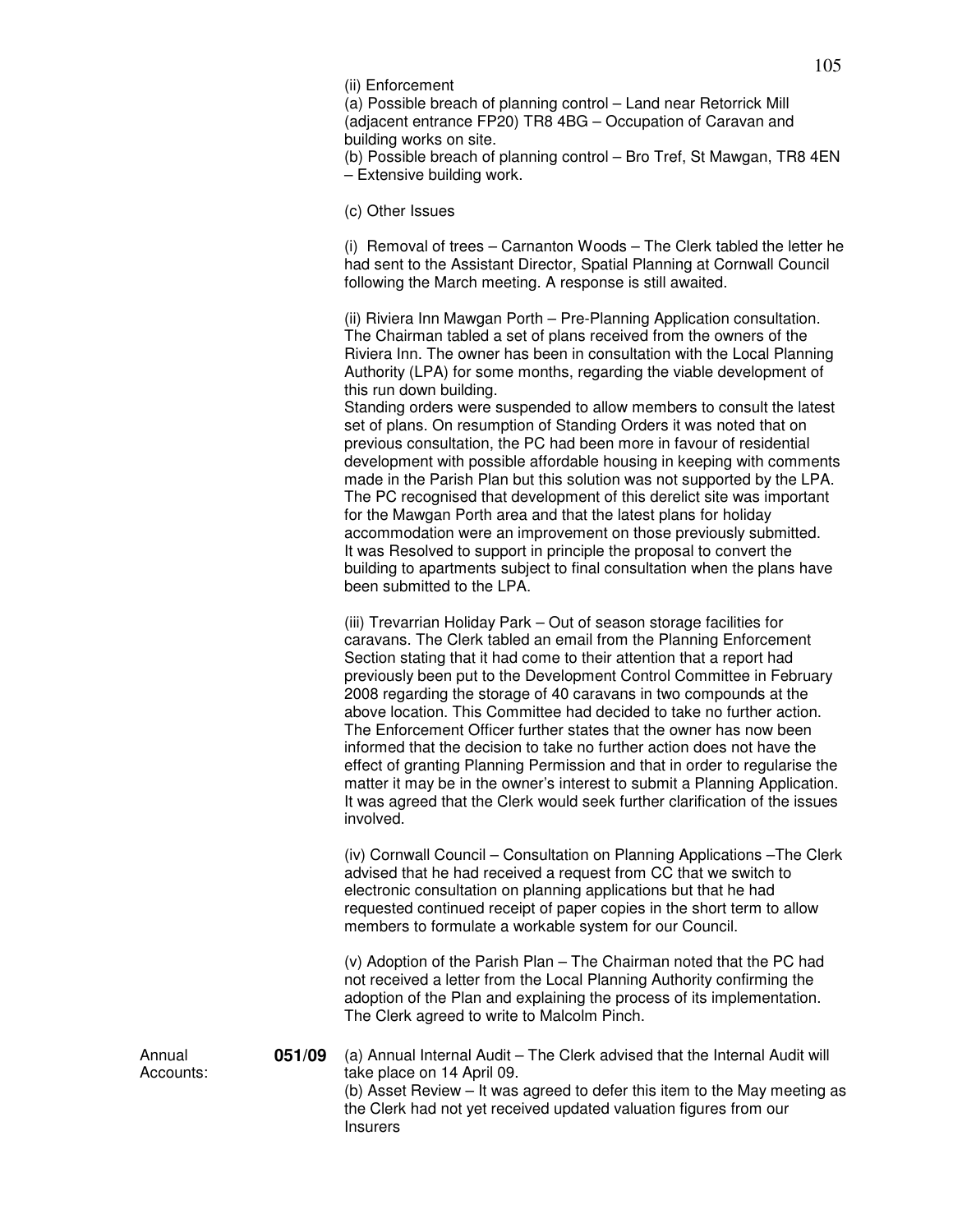|                                                   |        | 106<br>(c) Risk Assessment - The Clerk tabled the Assessment for Yr 08/09 and<br>indicated that there was no need for any amendments. It was Resolved<br>to continue with this Assessment for Yr 09/10<br>(d) Earmarked Reserves - Details of the Earmarked Reserves had been<br>circulated and it was Resolved to approve the figures as submitted by the<br>Clerk.<br>(e) Clerk's Salary - National Award Revised Scales 08/09 - The<br>Chairman tabled the revised scales for 08/09 which allowed for a final<br>increase of 0.03 %. It was Resolved that the Clerk be paid this final<br>award. |
|---------------------------------------------------|--------|-----------------------------------------------------------------------------------------------------------------------------------------------------------------------------------------------------------------------------------------------------------------------------------------------------------------------------------------------------------------------------------------------------------------------------------------------------------------------------------------------------------------------------------------------------------------------------------------------------|
| Standards<br>Committee -<br>Letter of<br>Apology: | 052/09 | The Chairman tabled a Letter of Apology from Cllr D Hancock, formerly a<br>Cllr. with Restormel Borough Council. With the case now closed it was<br>agreed to accept the apology.                                                                                                                                                                                                                                                                                                                                                                                                                   |
| Highway Issues:                                   | 053/09 | The Clark tabled emails from Highways indicating that the Highway<br>Steward will look into the problem of the gullies on the airport road. With<br>regard to the improvements to the fence line at the bend at Valley View<br>on the B3276, they confirmed that the work had been inspected and had<br>been carried out in accordance with the agreement reached between the<br>land owner and Cornwall Council.<br>It was agreed that all members drive past the site to assess the<br>improvements before any further comment is made.                                                           |
| Annual<br>Assembly of the<br>Parish:              | 054/09 | The Clerk advised that the date of Wednesday 20 May 09 had now been<br>set for this meeting. Mr D Chadwick, the appointed Cornwall Council<br>Manager for the Newquay Area Network, and Inspector D Meredith,<br>Newquay Police will be in attendance.                                                                                                                                                                                                                                                                                                                                              |
| Play Equipment:                                   | 055/09 | Following the offer of redundant play equipment by the JMF, CIIr Old<br>reported that he continues to look for a suitable storage location.                                                                                                                                                                                                                                                                                                                                                                                                                                                         |
| $EMMA -$<br>Distribution of<br>Funds:             | 056/09 | Cllr Errington reported that a cheque for the balance of the EMMA funds<br>would be sent to the PC shortly. Details of the wording for the slate<br>plaque commemorating the opening of the 'Goat Track' pathway up the<br>side of the pitch and putt course were passed to the Clerk. The Clerk will<br>obtain a quotation for the plaque and engraving.                                                                                                                                                                                                                                           |
| Mawgan Porth<br>Beach:                            | 057/09 | CIIr Old reported that Cowlings had successfully dealt with clearing up<br>the excess shingle and had carried out some work on the disabled<br>access but were hampered by the need for granite boulders. It was<br>Resolved to allocate a sum not exceeding £500 to source a supply of<br>boulders. Cllr Old agreed to obtain quotations.                                                                                                                                                                                                                                                          |
| Playing Field:                                    | 058/09 | The Clerk reported that he had written to Taylor Made requesting that<br>further work be carried out to the ground around the Roundabout and<br>the painting of the stanchions on the swings but had not received a<br>reply. Cllr Spry advised that Mrs Taylor had indicated to her that an<br>inspection would be carried out shortly.<br>The Clerk reported that there were two small dead trees on the bank by<br>the leat. It was agreed that Cllr Old (Parish Tree Warden) would inspect<br>the trees and report to the Clerk who would then seek permission for<br>their removal.            |